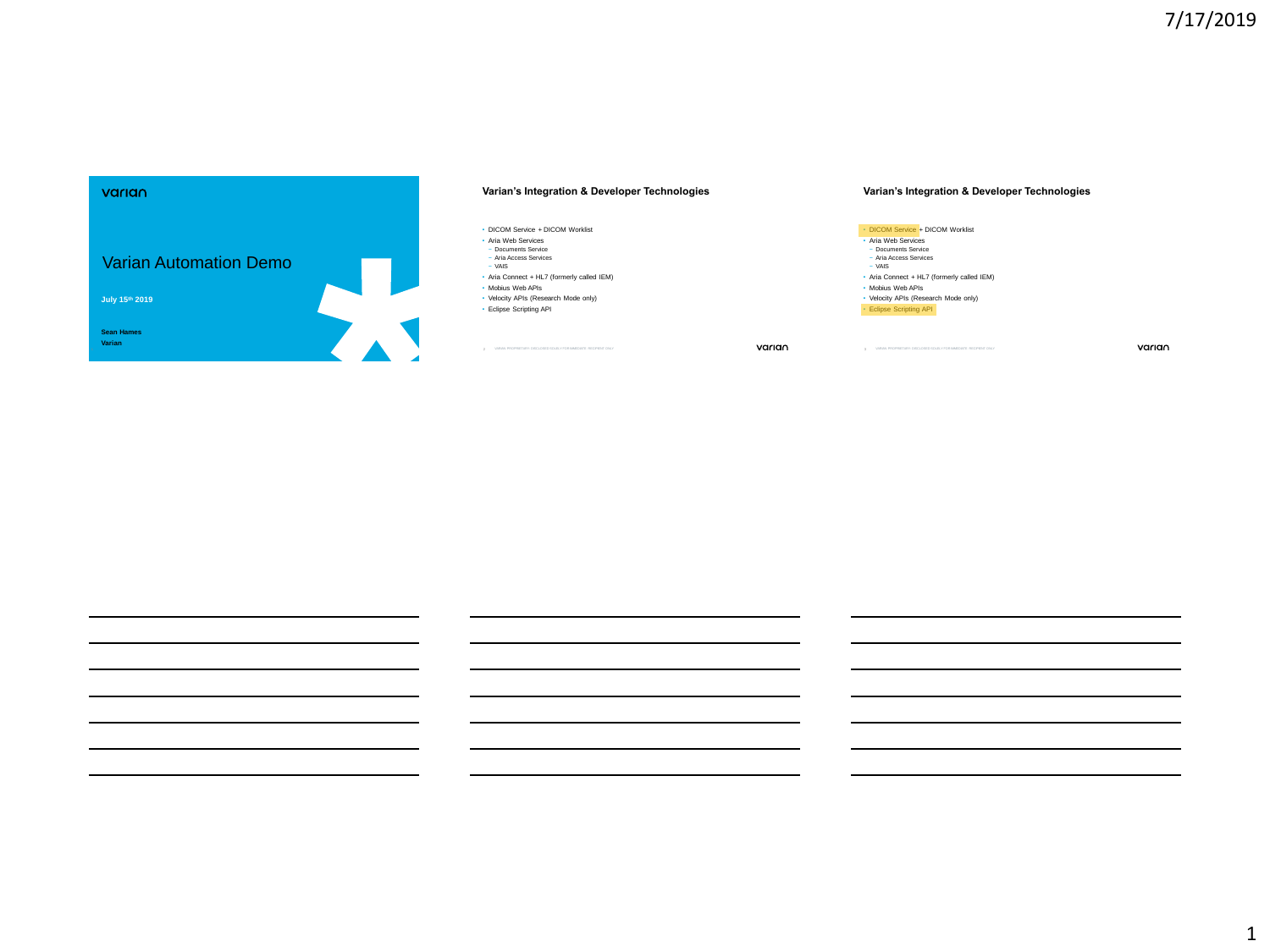#### **What is Varian DICOM Service?**

## **What is Varian Eclipse Scripting API (aka ESAPI)?**

- DICOM Service provides a network endpoint that allows for fully scripted data extraction and injection.
- Implements DICOM Standard networking protocol.
- Allows for connection and integration with any third party software that implements DICOM standard networking.
- Can extract and inject DICOM 3D Images (CT, MR, CBCT), 2D Images, RT Plan, RT Dose, RT Structure Set, RT Treatment Record and more. • Runs as a Windows Service on any client computer that has connectivity to Aria DB in your
- RadOnc network.
- DICOM Service aka DICOM Daemon in earlier releases
- − Available since v8.x (approximately)

varian

• Application Programming Interface to Eclipse Treatment Planning System. • Cleared for clinical use since v11.

- Implements writeable features that are cleared for clinical use since v15.1.
- C# programming language is used for clinical scripts
- python also allowed for research scripts with pyESAPI.

varian



**Eclipse Scripts Two approaches**

**Plugin Script** • Eclipse calls you! • Operates on current patient

**Standalone EXE** • You call Eclipse! • Operates on any number of patients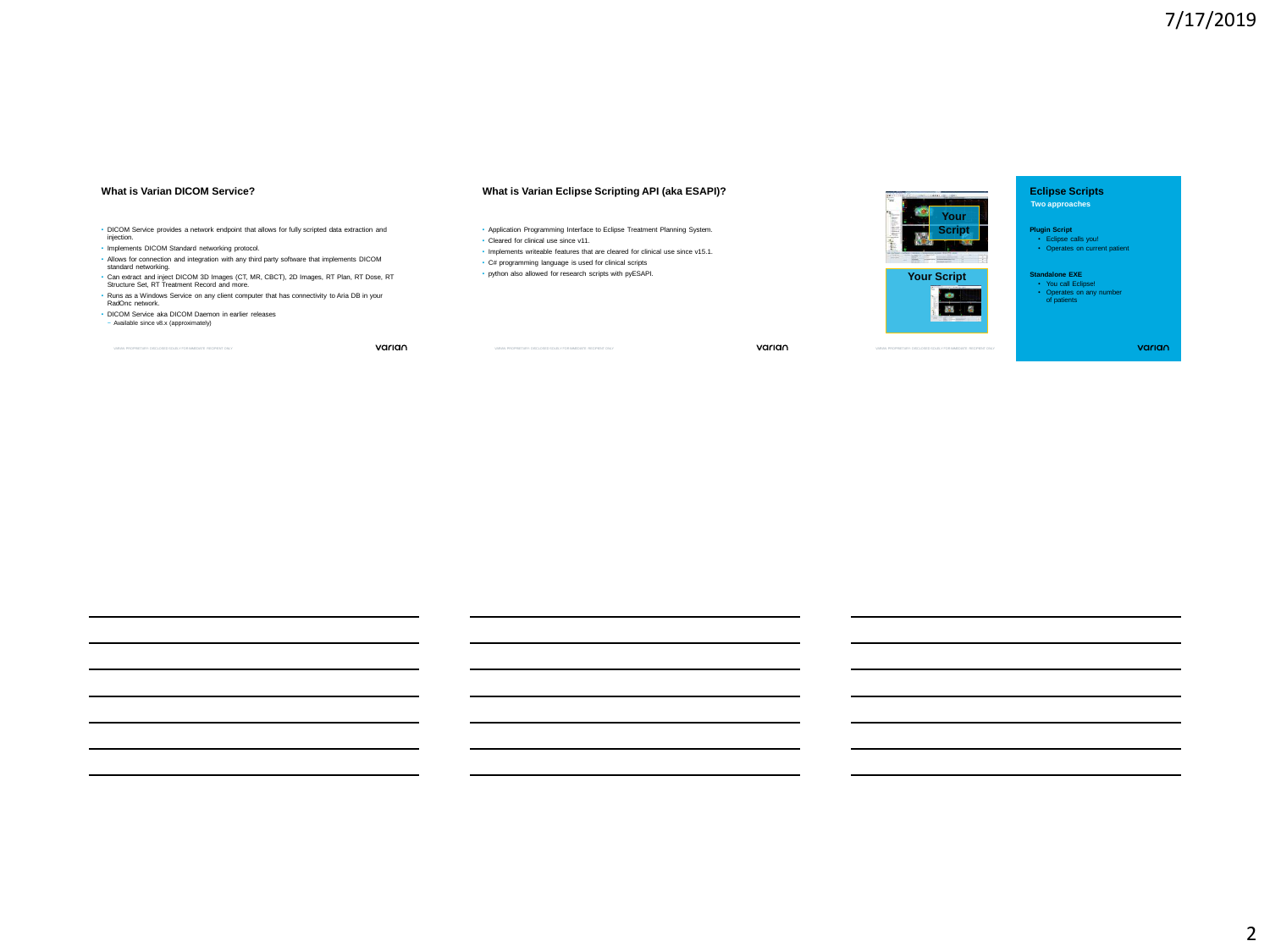







**This Demo**

varian



varian

3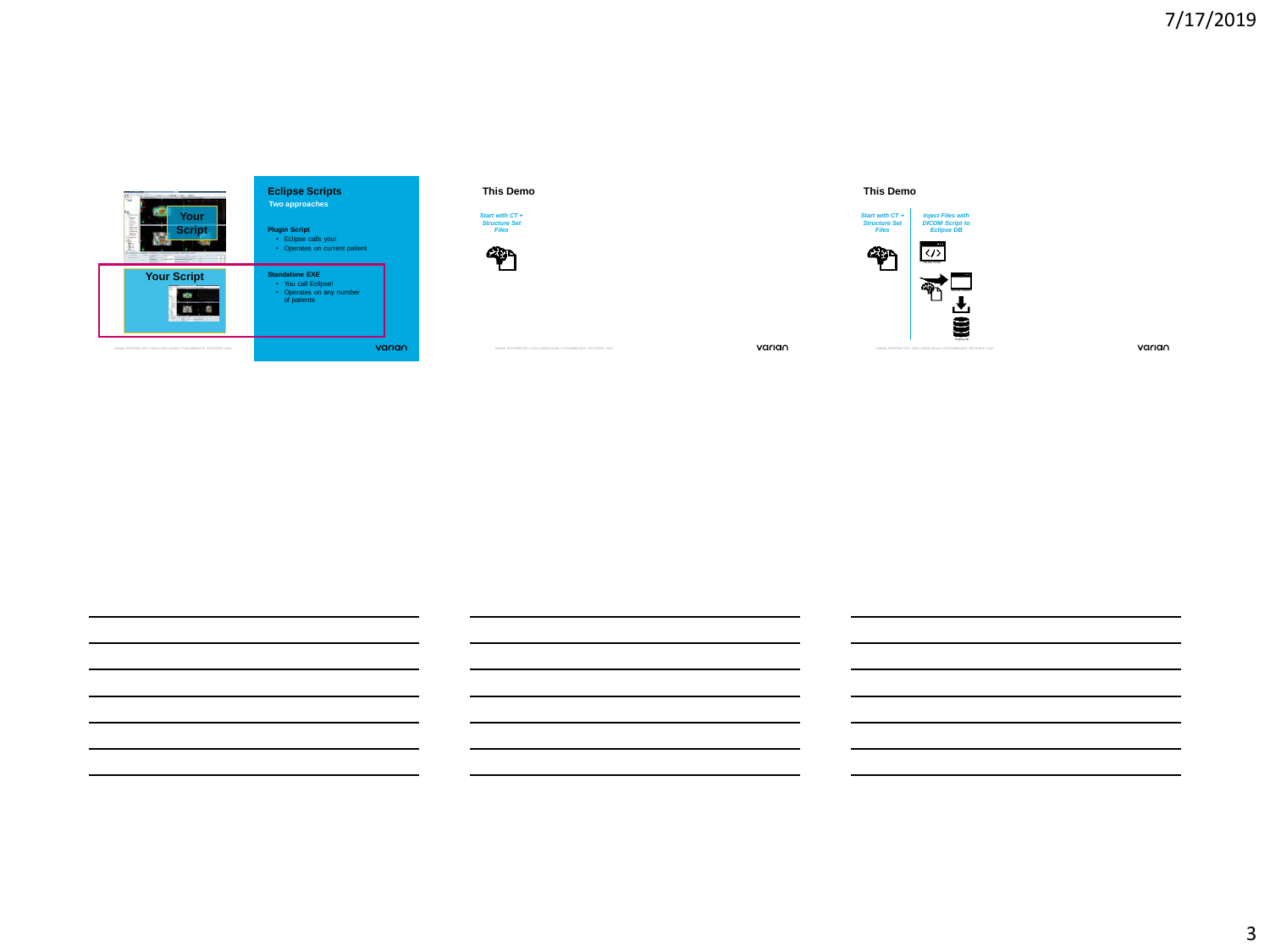# **This Demo**









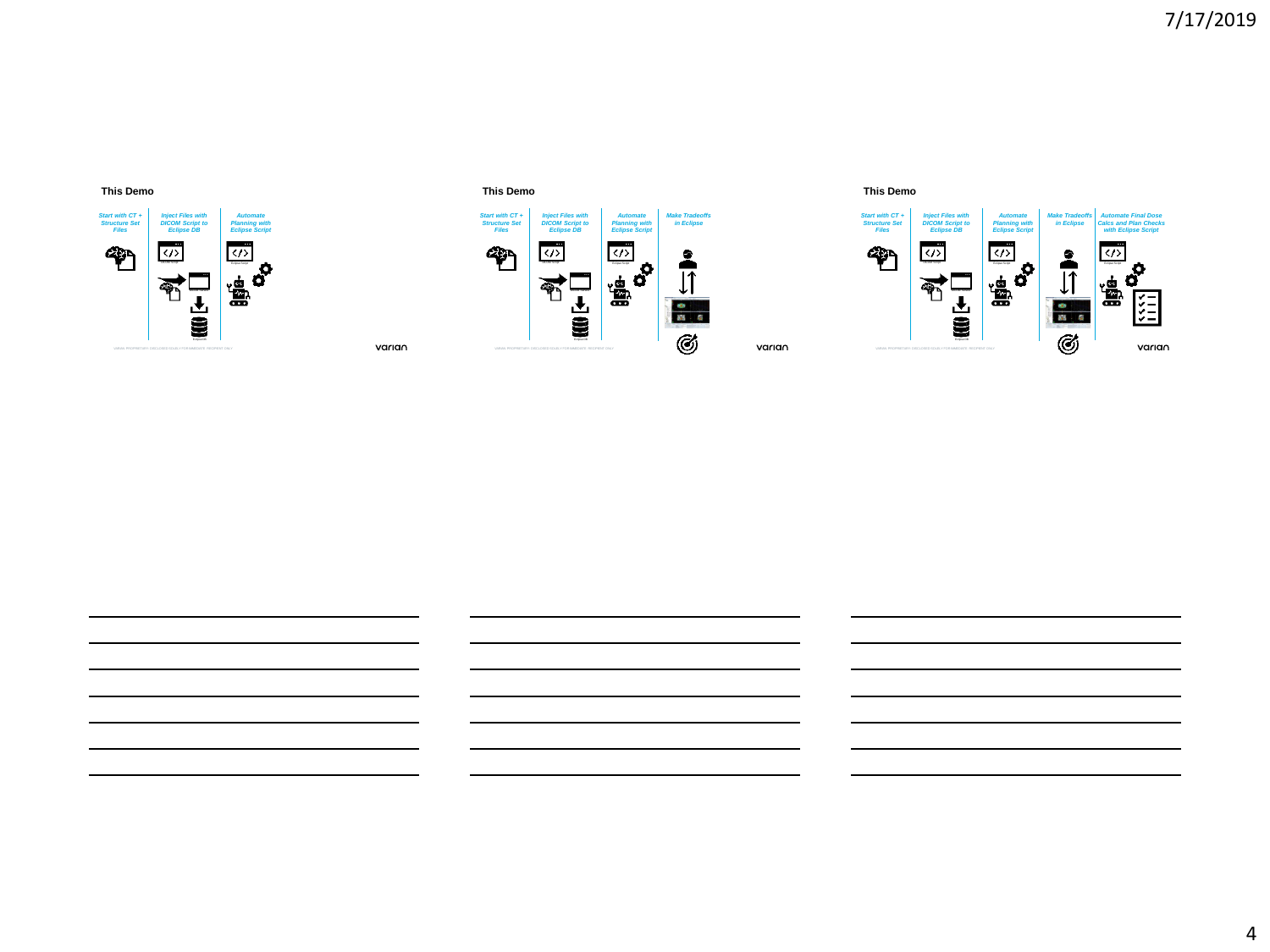



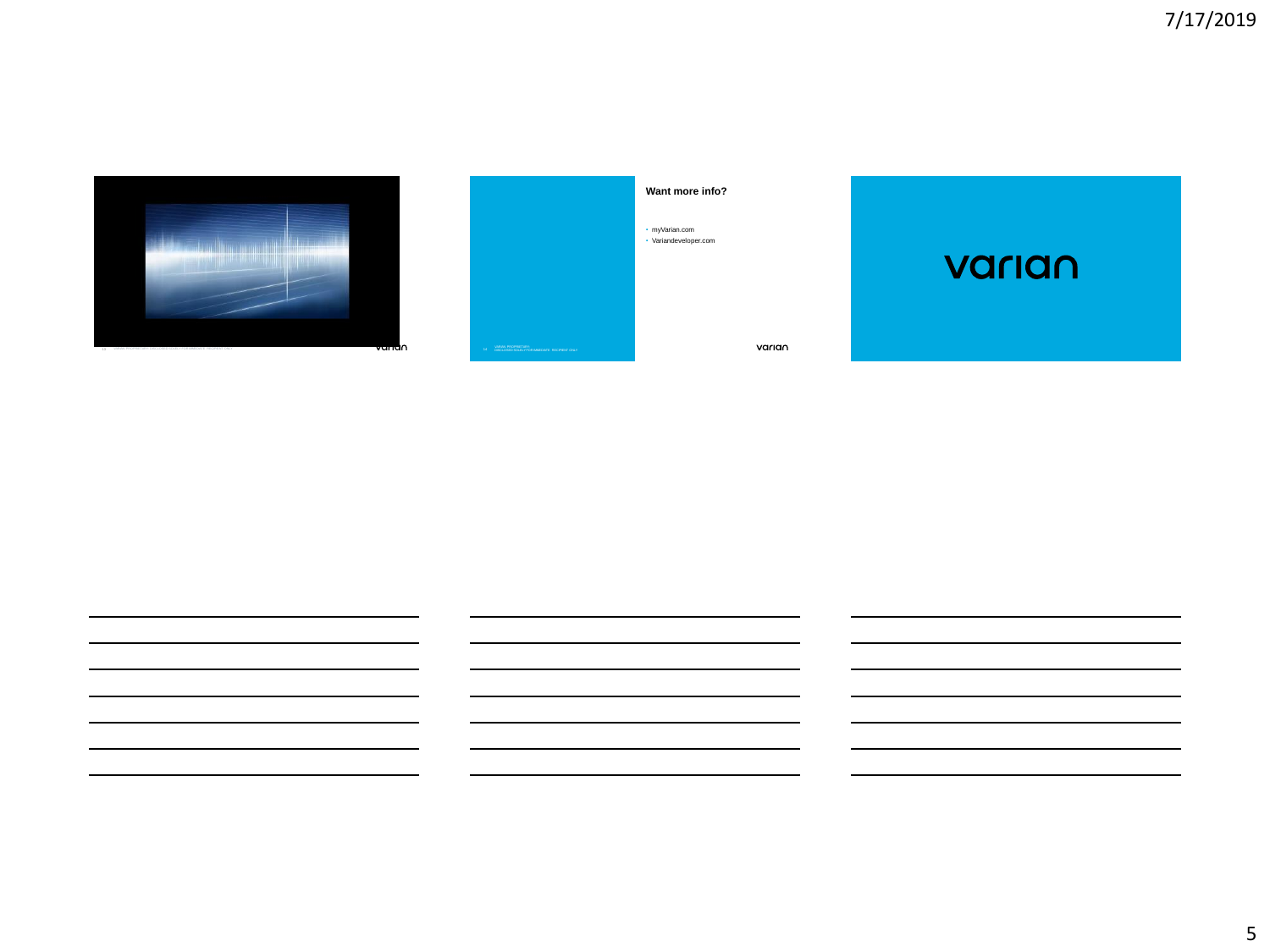



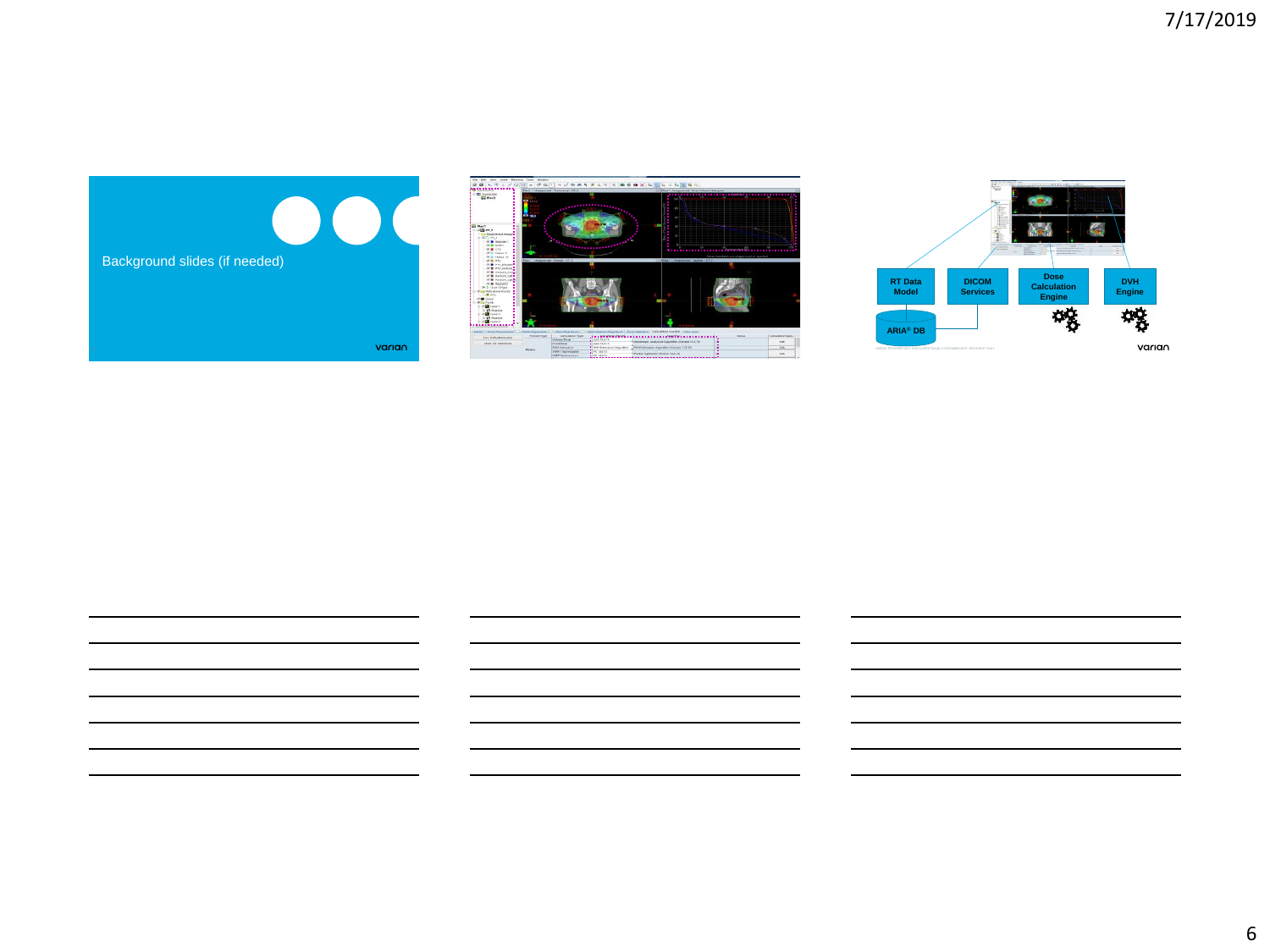



## **Multiple Varian Scripting APIs**

| Product                       | <b>Description</b>                                                                       |
|-------------------------------|------------------------------------------------------------------------------------------|
| Eclipse Scripting API (ESAPI) | C# scripting access to Plans, DVH<br>engine, Dose, Structure Sets,<br>Image data, voxels |
| SmartAdapt™ API               | Rigid Reg, Deformable Reg, 2D,<br>3D images, DVF                                         |
| Portal Dosimetry API          | Access to Portal Dose, PD<br>evaluation tests, analysis                                  |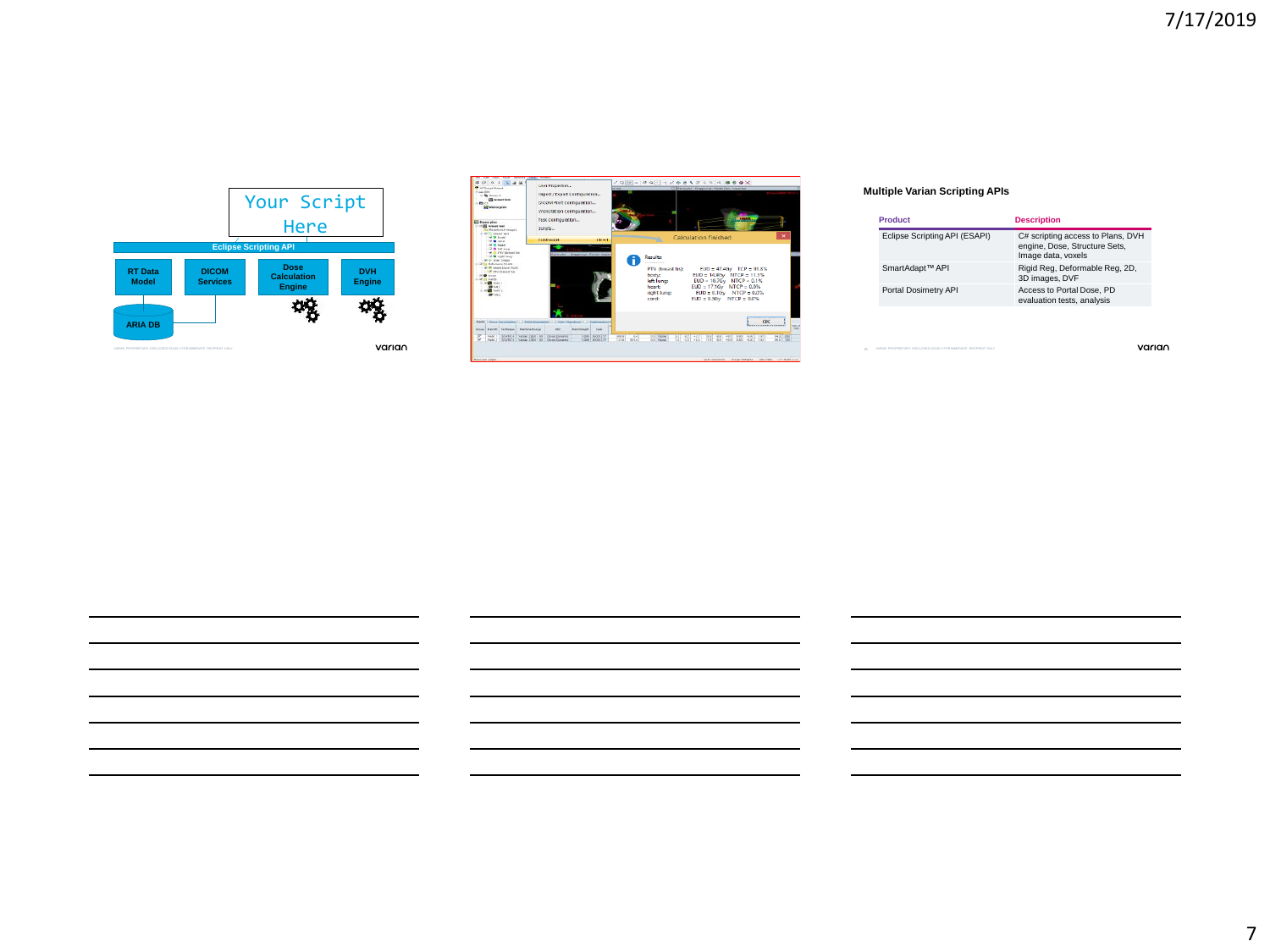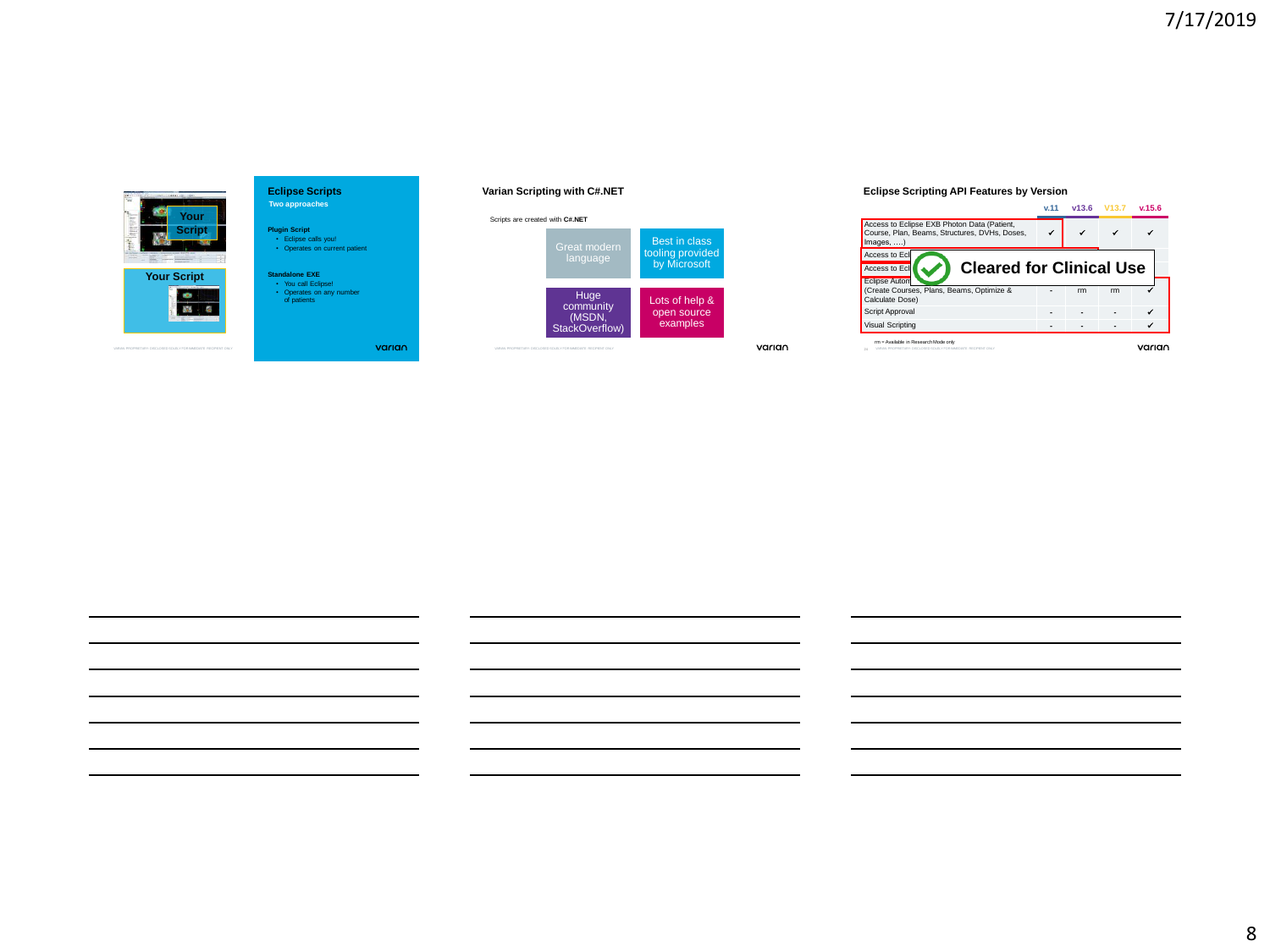

## **Eclipse Automation**

• Writeable Scripting • Script Approval & Dev process support

• Targeted use cases: • Super-templated planning • Automated QA and QC • Optimization Structure creation

varian



# **What can I access through Mobius3D APIs?**<br>Everything you see in the UI!

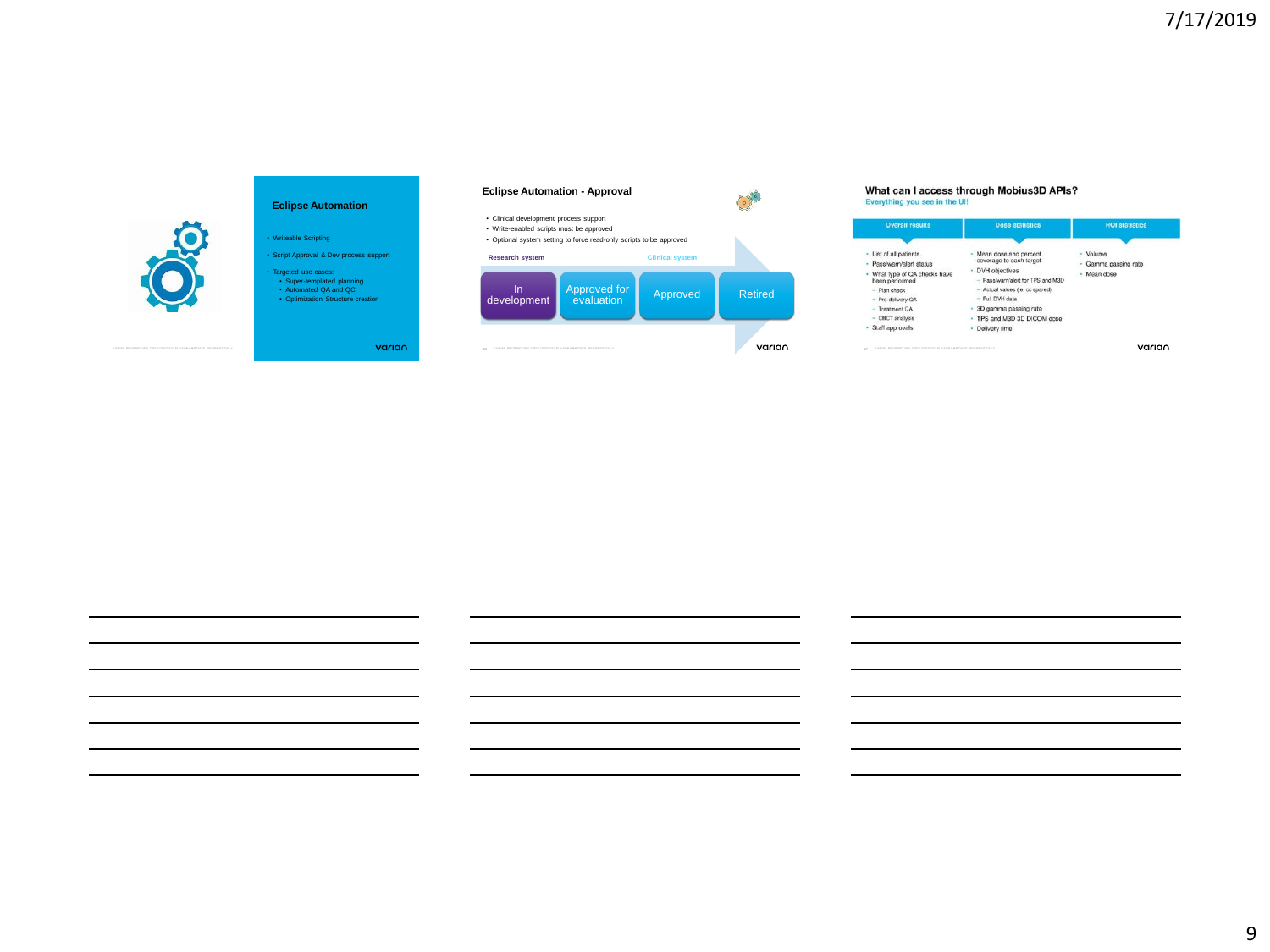

#### **Varian DICOM Service**

• Runs as Windows Service

• Aria DB Client

• Allows for programmable DICOM data flow in and out of Aria / Eclipse. − 3D images (CR, MR, CBCT), 2D Images, Structures, Plans, Dose, Treatment Records, Registrations

• Scriptable / programmable with tools like DCMTK, DVTK, pyDICOM, PixelMed, EvilDICOM, FO-DICOM.

• Included with Aria systems since v8.x

29 VARIAN PROPRIETARY: DISCLOSED SOLELY FOR IMMEDIATE RECIPIENT ONLY VARIAN PROPRIETARY: DISCLOSED SOLELY FOR IMMEDIATE RECIPIENT ONLY

#### **DB Daemon Supported Scenarios (1)**

• DB Daemon to DB Daemon (E.g. Main Center to Collaborating Institution & Vice

versa) • Programmatically send Image, Planning, or Treatment Data from one center to another through DB Daemons.

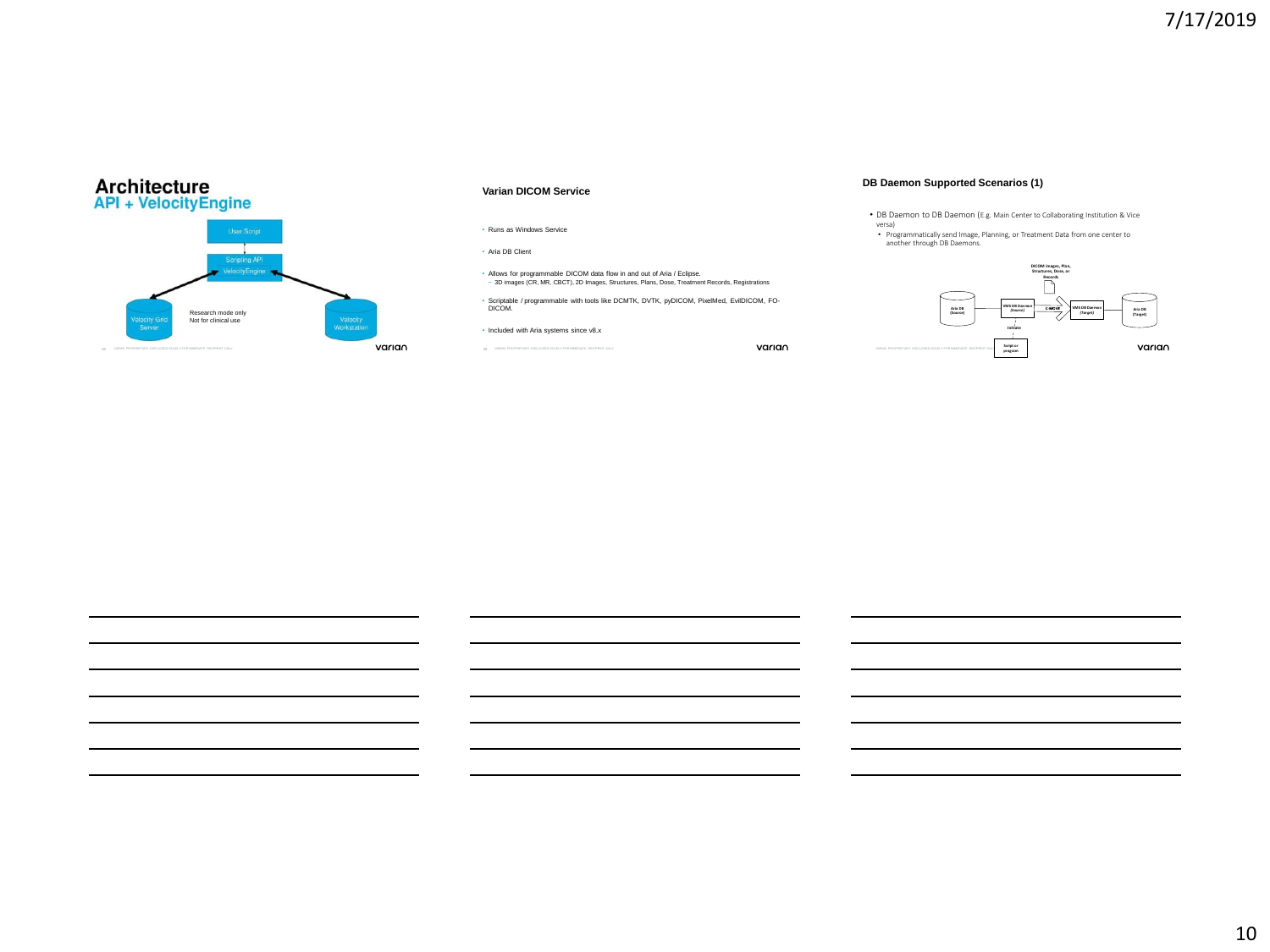## **DB Daemon Supported Scenarios (2)**

## **DB Daemon Supported Scenarios (3)**

- DB Daemon to File System & Vice-versa
- Programmatically extract DICOM files from one Aria system to file share, or load files into an Aria system.







• Programmatically send Images, Plans, and other DICOM objects to / from a PACS system.



## **DB Daemon Supported Scenarios (4)**

• Eclipse to DB Daemon (Export from Eclipse, Import to Eclipse). • Users can directly Import a plan from one center to another using Eclipse Import. • User can directly export a plan or other DICOM data from one center to another.



11